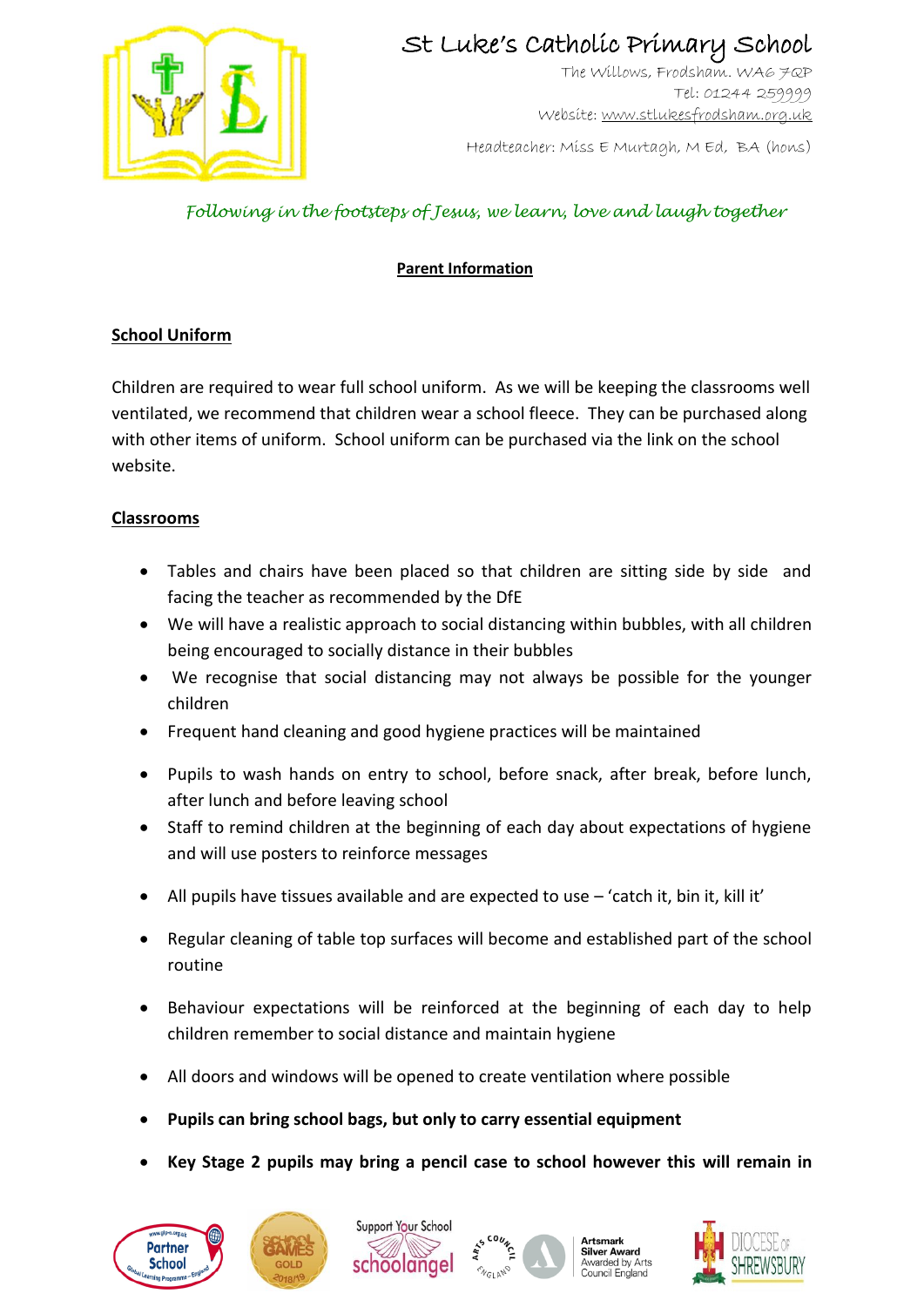

The Willows, Frodsham. WA6 7QP Tel: 01244 259999 Website[: www.stlukesfrodsham.org.uk](http://www.stlukesfrodsham.org.uk/)

Headteacher: Miss E Murtagh, M Ed, BA (hons)

## *Following in the footsteps of Jesus, we learn, love and laugh together*

### **school and will be stored in the tray at the end of the school day.**

- Each pupil will have a tray which will contain equipment in a bag, and resources that will only be used by them. Any shared equipment will be cleaned before and after use
- All class surfaces, handles and equipment that will be used by others will be regularly cleaned
- Pupils to remain in spaces and movement for toilets/breaks planned in advance so they do not come into direct contact with other bubbles

#### **Toilets**

- ●Staff supervision will ensure social distancing measures will be implemented. Class bubbles will use their designated toilets
- ●Posters are displayed to remind children of the importance of regular hand washing
- ●Increased cleaning of the toilet areas will remain in place.

### **Other Important Measures**

- There are to be no large gatherings or bringing different year bubbles together, e.g. whole school assemblies or Mass
- Day trips are permitted in autumn term subject to protective measures being taken and we will provide information on these nearer the time
- The usual rules on attendance apply: from September 2020, school is mandatory

### **Breaktimes and Lunches**

There will be staggered break and lunchtimes

 At break times, pupils will remain in their Class bubbles and will play on a designated playground area.









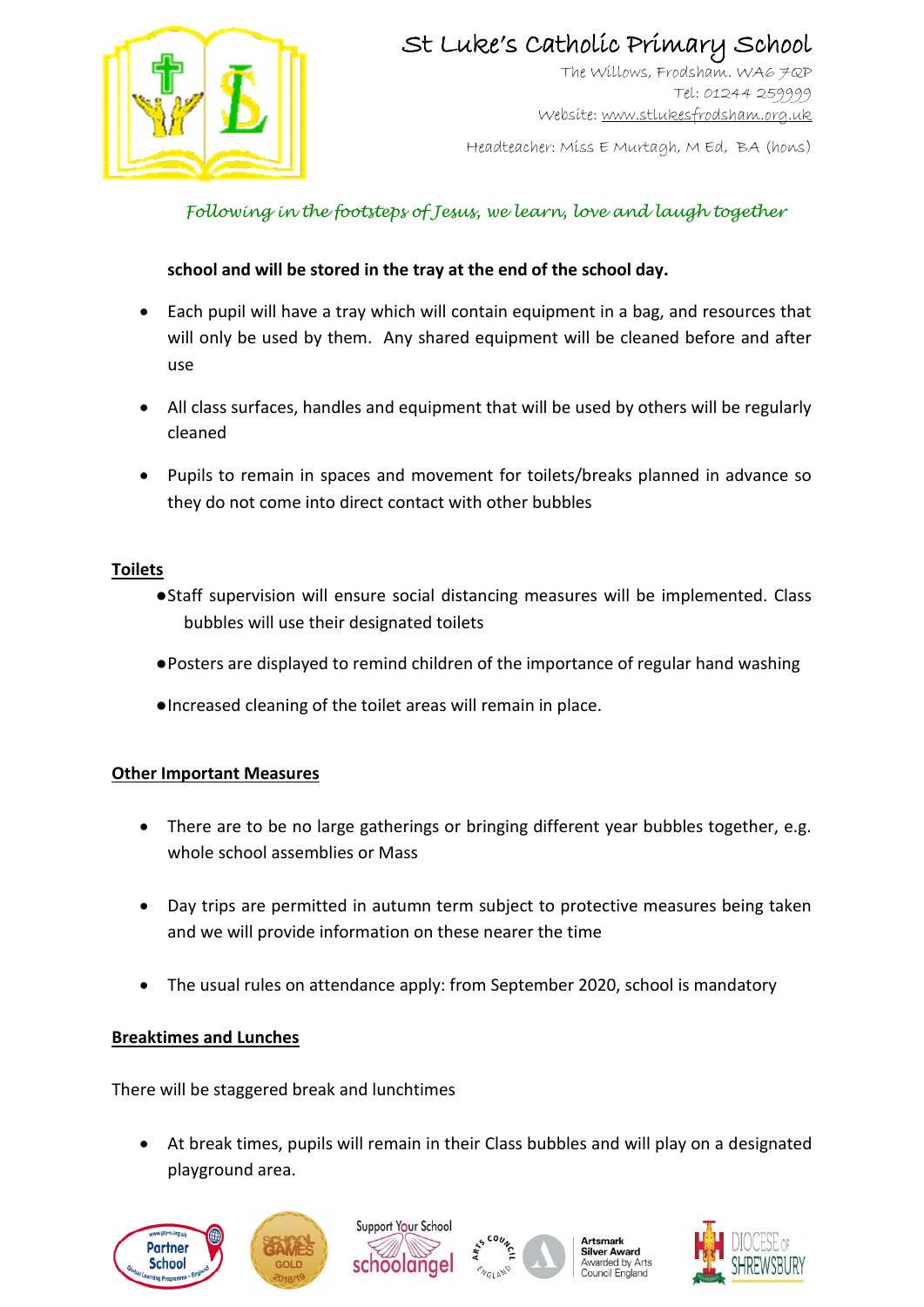

The Willows, Frodsham. WA6 7QP Tel: 01244 259999 Website[: www.stlukesfrodsham.org.uk](http://www.stlukesfrodsham.org.uk/)

Headteacher: Miss E Murtagh, M Ed, BA (hons)

### *Following in the footsteps of Jesus, we learn, love and laugh together*

- **Key Stage 1** will form an outside bubble for breaktimes only.
- At lunch time, they will play on this same, designated area
- We will continue to offer the 'picnic options' for the first couple of weeks of term

### **Equipment and resources**

- **Pupils in Key Stage 2 can bring their own pencil cases into school, they will remain in school and stored in their trays at the end of the school day.**
- Pens, pencils, coloured pencils, ruler, sharpener and rubber will be given to each child and kept in a sealed, named plastic bag. This will be kept in their tray in their classroom
- Classroom based resources such as books and games can be used and shared within the bubble
- Regularly touched surfaces will be cleaned regularly

### **PE**

- Pupils will wear their PE kit on the day of PE session to avoid extra equipment being brought into school – You will have received a letter from Mr Taylor
- Pupils will be kept in bubbles and sports equipment cleaned thoroughly before and after use
- Contact sports will be avoided
- Outdoor sports and activities will be prioritised

### **First Aid**

- ●Normal first aid procedures will be in place
- ●PPE equipment will be worn if a pupil becomes unwell with symptoms of coronavirus while in their setting and needs direct personal care until they can return home
- ●A face mask will be worn by the supervising adult if a distance of 1 metre + cannot be maintained. If contact with the child or young person is necessary, then gloves, an apron and a face mask should be worn by the supervising adult